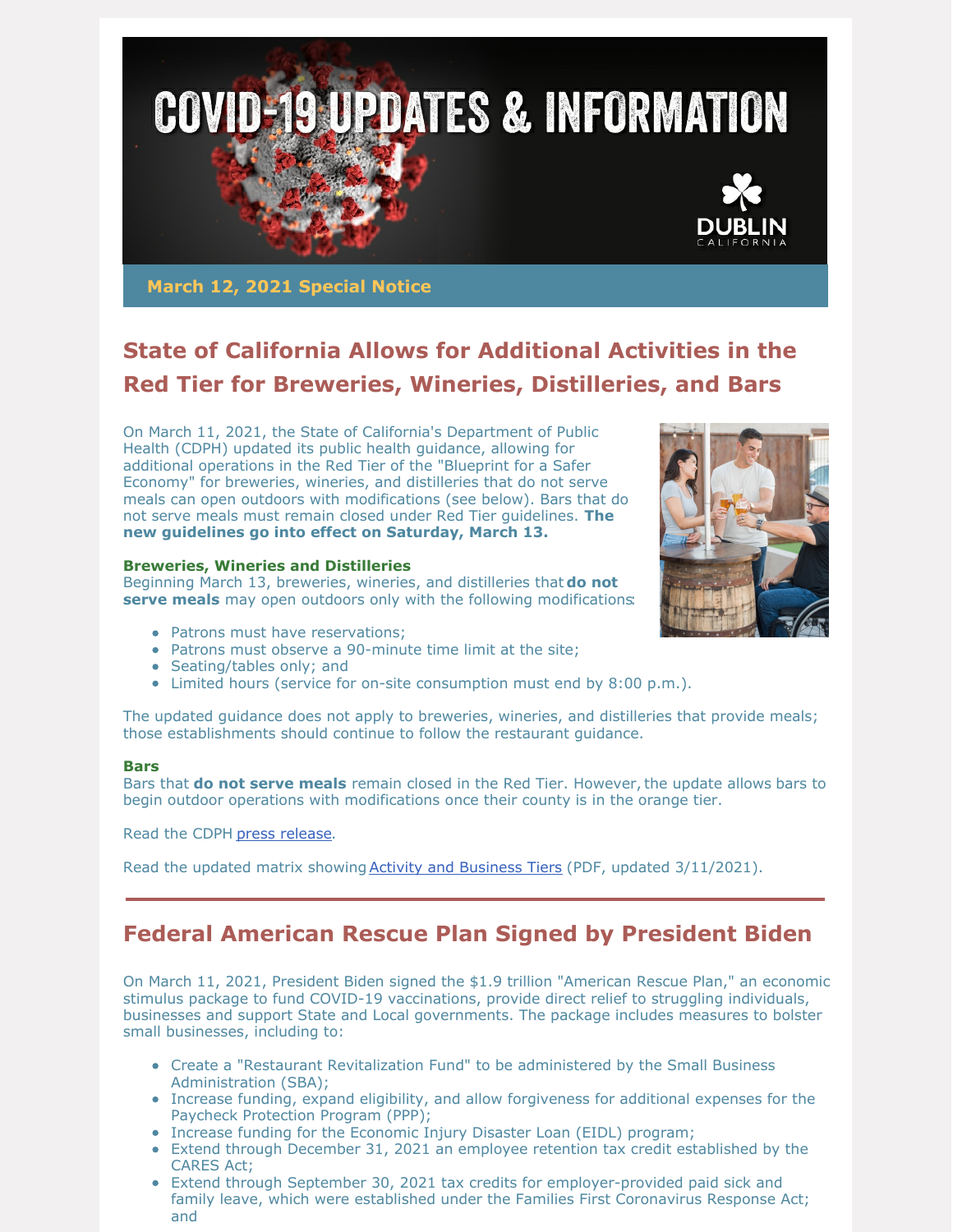Modify and extend several pandemic-related unemployment benefits.

The Office of Economic Development will continue to share information as it becomes available.

## **COVID-19 Vaccinations**

Alameda County Public Health, Sutter Health and Stanford Health Care are currently providing drive-thru COVID-19 vaccinations at the Alameda County Fairgrounds for the following groups:

- Eligibility:
	- Health care workers
	- Individuals 65+
	- Education and childcare (including staff and any other workers involved in child and or/student care)
	- Emergency services
	- Agriculture and food

You are encouraged to sign-up to be notified when it is your turn. Alameda County residents can use these online forms:

- Get [notified](https://forms.office.com/Pages/ResponsePage.aspx?id=LP_9Mm74o0ukfWpEp_RaZJQMTGauARpLj6XkpVpiJ3FUMUwwTk8yTFNHWDA3UUFGSzE4NlQ4RlNMWi4u) when it's your turn
- Recibe una [notificación](https://forms.office.com/Pages/ResponsePage.aspx?id=LP_9Mm74o0ukfWpEp_RaZJQMTGauARpLj6XkpVpiJ3FUMUVYUTEwU1lPU0VIM1paVzI4RTZaQzQ3Sy4u) cuando sea tu turno
- $\bullet \quad \textcolor{red}{\textbf{11111111111111}} \bullet$

Employers should use the Employer Vaccine [Notification](https://app.smartsheet.com/b/form/9cfb6b1f2b644405b4c5b919204596a5) Form. Kaiser Permanente is currently providing COVID-19 vaccine appointments for members and nonmembers that meet one of the following eligibility requirements:

- Health care workers
- Individuals 65+
- Education and childcare (including staff and any other workers involved in child and or/student care)
- Emergency services
- Agriculture and food

For more information, visit Kaiser Permanente's [website](https://healthy.kaiserpermanente.org/northern-california/health-wellness/coronavirus-information/covid-vaccine).

# **Deadline Approaching Soon for Dublin Businesses to Apply for a Recovery Boost Grant**

The City of Dublin's Recovery Boost Grant Program is still accepting applications. The application portal will close on March 31, 2021 or when funding has been exhausted, whichever comes first so eligible businesses are encouraged to submit their application as soon as possible.

The program provides a grant of up to \$10,000 to reimburse an eligible small business for expenses incurred related to the COVID-19 pandemic. The grant does not need to be repaid.

Eligible businesses include retail, restaurant, personal care services, fitness, medical offices, tutoring centers, indoor recreation centers and family entertainment centers.

Download the [application](https://dublin.ca.gov/DocumentCenter/View/24634) tutorial (PDF). For more information about the program's eligibility requirements and how to apply, visit the program's [webpage](https://dublin.ca.gov/recoveryboostgrant).



### **We Are Here for You**

The City of Dublin appreciates our business community and remains committed to being your source for reliable and accessible information and resources.